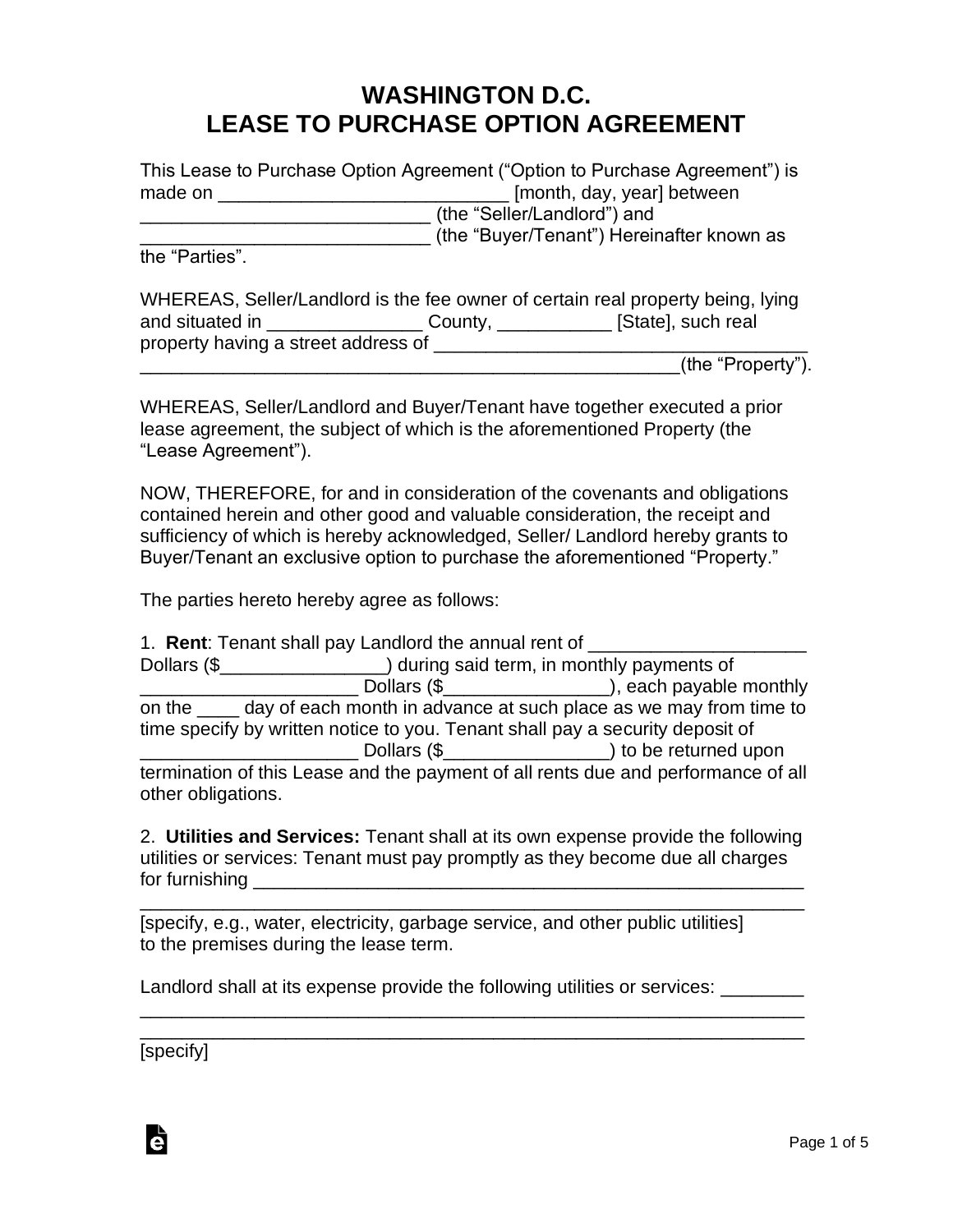Landlord does not warrant the quality or adequacy of the utilities or services specified above, nor does Landlord warrant that any of the utilities or services specified above will be free from interruption caused by repairs, improvements, or alterations of the building or the premises or any of the equipment and facilities of the building, any labor controversy, or any other causes of any kind beyond Landlord's reasonable control. Any such interruption--and any other inability on Landlord's part to fulfill Landlord's lease obligations resulting from any such cause--will not be considered an eviction or disturbance of Tenant's use and possession of the premises, or render Landlord liable to Tenant for damages, or relieve Tenant from performing Tenant's lease obligations.

## 3. **Tenant further agrees that**:

- a) Condition of Premises: Upon the expiration of the Lease it shall return possession of the leased premises in its present condition, reasonable wear and tear, fire casualty excepted. Tenant shall commit no waste to the leased premises.
- b) Assignment or Subletting: Tenant shall not assign or sublet said premises or allow any other person to occupy the leased premises without Landlord's prior written consent.
- c) Alterations: Tenant shall not make any material or structural alterations to the leased premises without Landlord's prior written consent.
- d) Compliance with Law: Tenant shall comply with all building, zoning and health codes and other applicable laws for the use of said premises.
- e) Tenant's Conduct: Tenant shall not conduct on premises any activity deemed extra hazardous, or a nuisance, or requiring an increase in fire insurance premiums.
- f) Pets: Tenant shall not allow pets on the premises.
- g) Right of Termination and Re-Entry: In the event of any breach of the payment of rent or any other allowed charge, or other breach of this Lease, Landlord shall have full rights to terminate this Lease in accordance with state law and re-enter and re-claim possession of the leased premises, in addition to such other remedies available to Landlord arising from said breach.

4. **OPTION TERM**. The option to purchase period commences on

[month, day, year] and expires at 11:59 PM [month, day, year].

5. **NOTICE REQUIRED TO EXERCISE OPTION**. To exercise the Option to Purchase, the Buyer/ Tenant must deliver to the Seller/Landlord written notice of Buyer/Tenant's intent to purchase. In addition, the written notice must specify a

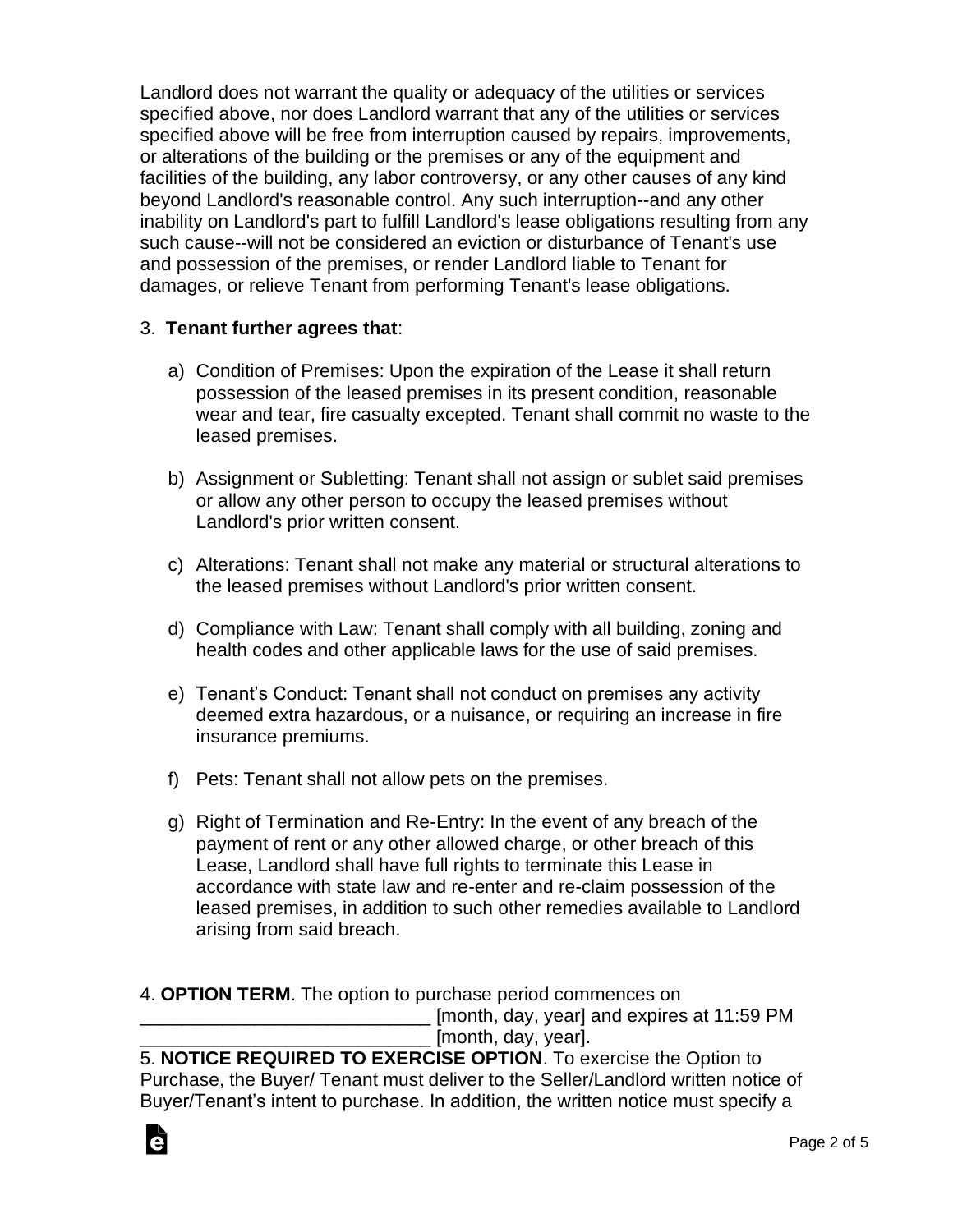valid closing date. The closing date must occur before the original expiration date of the Lease Agreement, or the date of the expiration of the Option to Purchase Agreement designated in paragraph 1, whichever occurs later.

6. **OPTION CONSIDERATION**. As consideration for this Option to Purchase Agreement, the Buyer/ Tenant shall pay the Seller/Landlord a non-refundable fee of Dollars (\$ Dollars (\$ ), receipt of which is hereby acknowledged by the Seller/Landlord. This amount shall be credited to the purchase price at closing if the Buyer/Tenant timely exercises the option to purchase, provided that the Buyer/Tenant: (a) is not in default of the Lease Agreement, and (b) closes the conveyance of the Property. The Seller/Landlord shall not refund the fee if the Buyer/Tenant defaults in the Lease Agreement, fails to close the conveyance, or otherwise does not exercise the option to purchase.

7. **PURCHASE PRICE**. The total purchase price for the Property is Dollars (\$ The Collars of the Dollars (\$  $\sim$  0.5 Provided that the Dollars of the Collars of the Dollars of the Collars of the Collars of the Collars of the Collars of the Collars of the Collars of the Collars of the Coll Buyer/Tenant timely executes the option to purchase, is not in default of the Lease Agreement, and closes the conveyance of the Property, the Seller/Landlord shall credit towards the purchase price at closing the sum of \_\_\_\_\_\_\_\_\_\_\_\_\_\_\_\_\_\_\_\_\_ Dollars (\$\_\_\_\_\_\_\_\_\_\_\_\_\_\_\_\_), from each monthly lease payment that the Buyer/Tenant timely made. However, the Buyer/Tenant shall receive no credit at closing for any monthly lease payment that the Seller/ Landlord received after the due date specified in the Lease Agreement.

8. **EXCLUSIVITY OF OPTION**. This Option to Purchase Agreement is exclusive and non-assignable and exists solely for the benefit of the named parties above. Should Buyer/Tenant attempt to assign, convey, delegate, or transfer this option to purchase without the Seller/Landlord's express written permission, any such attempt shall be deemed null and void.

9. **CLOSING AND SETTLEMENT**. Seller/Landlord shall determine the title company at which settlement shall occur and shall inform Buyer/Tenant of this location in writing. Buyer/Tenant agrees that closing costs in their entirety, including any points, fees, and other charges required by the third-party lender, shall be the sole responsibility of Buyer/Tenant. The only expense related to closing costs apportioned to Seller/Landlord shall be the pro-rated share of the ad valorem taxes due at the time of closing, for which Seller/Landlord is solely responsible.

10. **FINANCING AVAILABILITY**. SELLER/LANDLORD MAKES NO REPRESENTATIONS OR WARRANTIES AS TO THE AVAILABILITY OF FINANCING REGARDING THIS OPTION TO PURCHASE. BUYER/TENANT IS SOLELY RESPONSIBLE FOR OBTAINING FINANCING IN ORDER TO EXERCISE THIS OPTION.

11. **FINANCING DISCLAIMER**. The parties acknowledge that it is impossible to predict the availability of obtaining financing towards the purchase of this Property. Obtaining financing shall not be held as a condition of performance of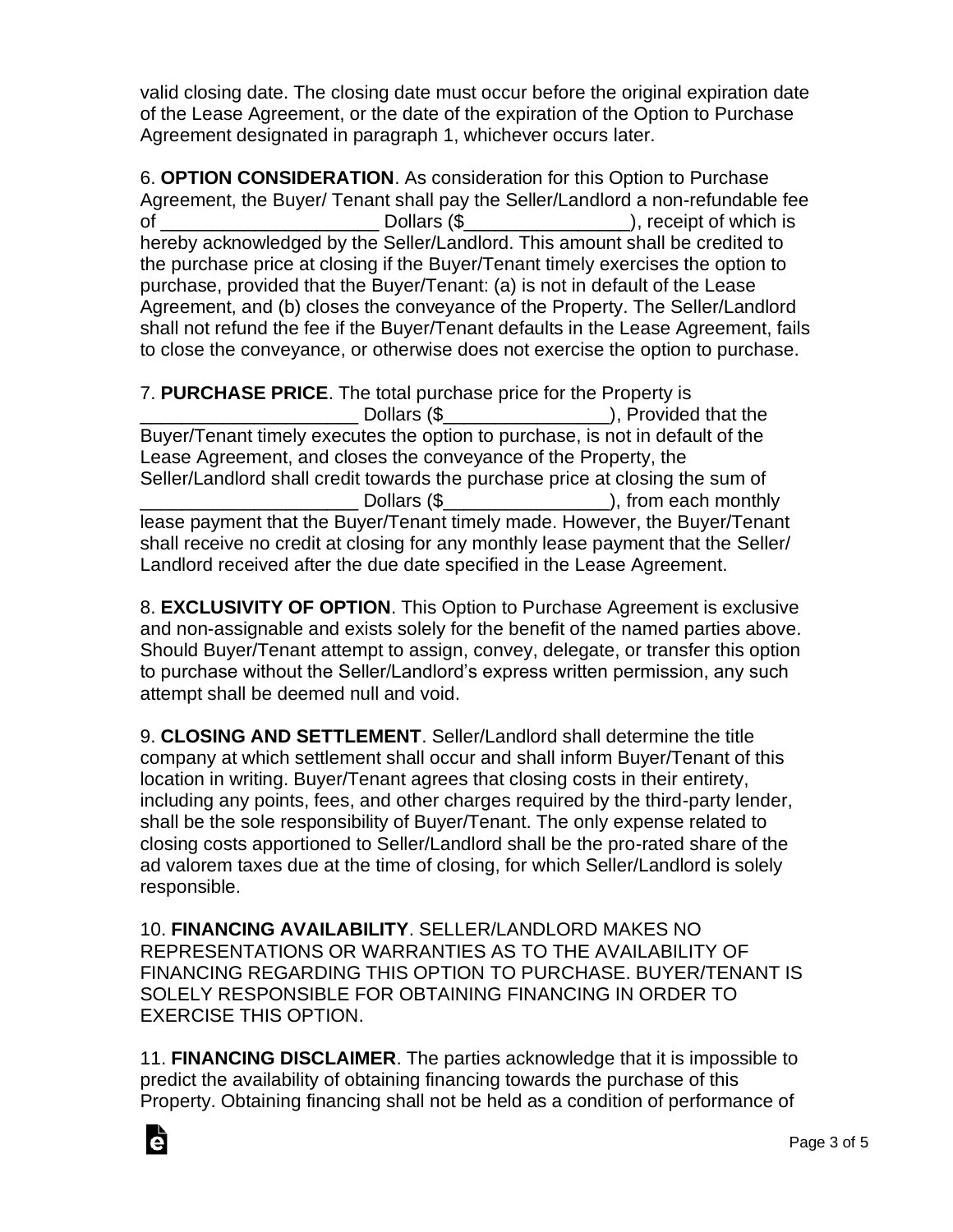this Option to Purchase Agreement. The parties further agree that this Option to Purchase Agreement is not entered into in reliance upon any representation or warranty made by either party.

12. **REMEDIES UPON DEFAULT**. If Buyer/Tenant defaults under this Option to Purchase Agreement or the Lease Agreement, then in addition to any other remedies available to Seller/Landlord at law or in equity, Seller/Landlord may terminate this Option to Purchase by giving written notice of the termination. If terminated, the Buyer/Tenant shall lose entitlement to any refund of rent or option consideration. For this Option to Purchase Agreement to be enforceable and effective, the Buyer/Tenant must comply with all terms and conditions of the Lease Agreement.

13. **COMMISSION**. No real estate commissions or any other commissions shall be paid in connection with this transaction.

14. **RECORDING OF AGREEMENT**. Buyer/Tenant shall not record this Option to Purchase Agreement on the Public Records of any public office without the express and written consent of Seller/Landlord.

15. **ACKNOWLEDGMENTS**. The parties are executing this Option to Purchase Agreement voluntarily and without any duress or undue influence. The parties have carefully read this Option to Purchase Agreement and have asked any questions needed to understand its terms, consequences, and binding effect and fully understand them and have been given an executed copy. The parties have sought the advice of an attorney of their respective choice if so desired prior to signing this Option to Purchase Agreement.

16. **TIMING**. Time is of the essence in this Option to Purchase Agreement.

17. **GOVERNING LAW AND VENUE**. This Option to Purchase Agreement shall be governed, construed and interpreted by, through and under the Laws of the State of Alabama. The parties further agree that the venue for any and all disputes related to this Option to Purchase shall be  $(Country)$ ,  $\blacksquare$  (State).

18. **OPTION TO PURCHASE CONTROLLING**. In the event a conflict arises between the terms and conditions of the Lease Agreement and the Option to Purchase Agreement, the Option to Purchase Agreement shall control.

19. **ENTIRE AGREEMENT; MODIFICATION**. This document sets forth the entire agreement and understanding between the parties relating to the subject matter herein and supersedes all prior discussions between the parties. No modification of or amendment to this Option to Purchase Agreement, nor any waiver of any rights under this Option to Purchase Agreement, will be effective unless in writing signed by the party to be charged.

Ġ